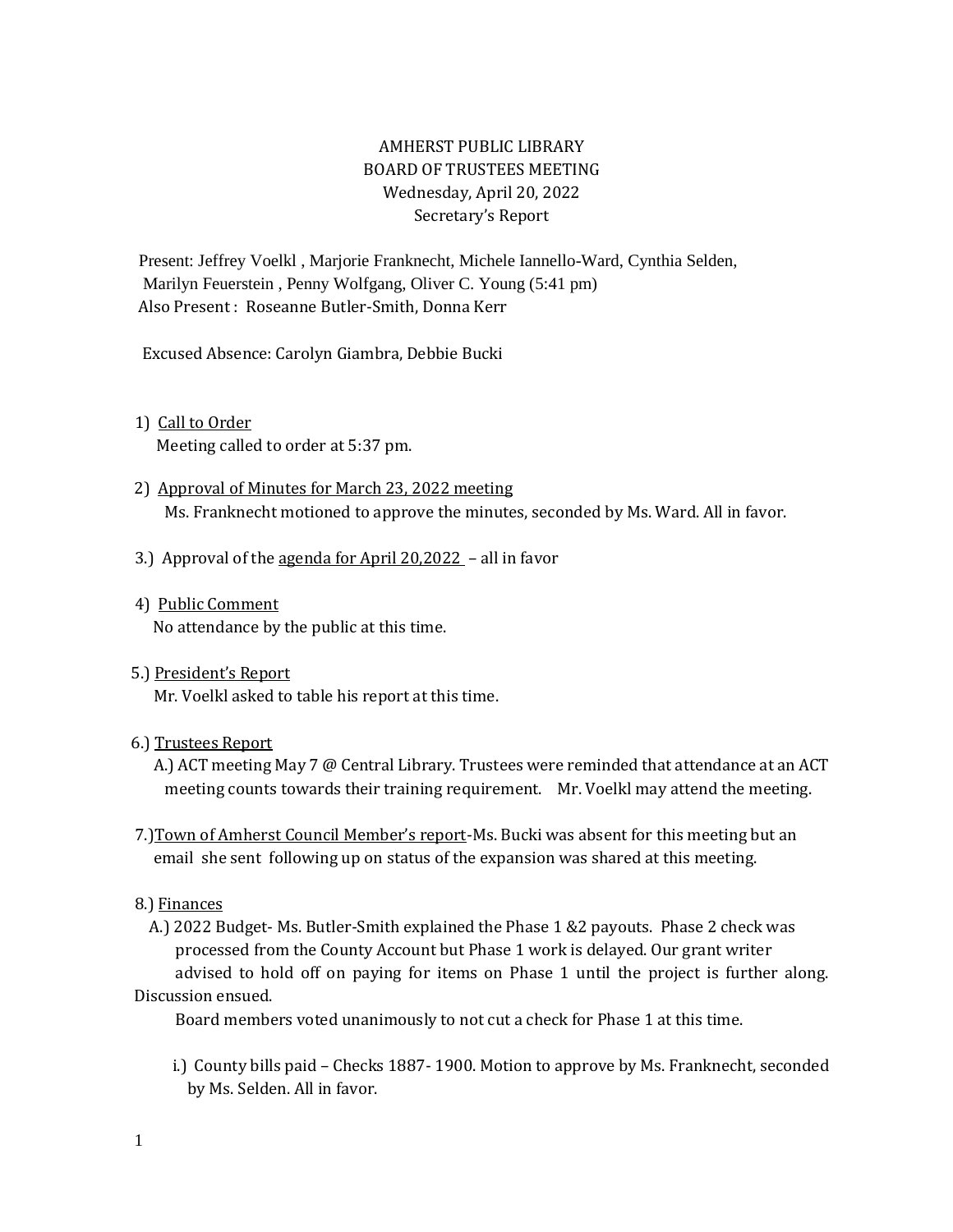- ii.) Williamsville Bills paid-none at this time.
- iii.)Other Bills paid Checks 2675-2695. Motion to approve by Ms. Franknecht, seconded by Ms. Selden. All in favor.
- B.) Town of Amherst Budget No discussion at this time.
- C.) Budget request placed to BECPL for additional \$10,000 –update No update given at this time.
- D.) Banking Balances- Lake Shore CD extended until July 1, 2022.

#### 9.) Main Library at Audubon Expansion

A.) Update- Ms. Butler-Smith handed out the project schedule. Meeting on May 18 @10 am

- with contractors @ Audubon Library. Ms. Butler-Smith encouraged Trustees to attend. Outer concrete wall has been poured. Delays discussed. Jeff Burroughs, Town Engineer has been assigned this project as his primary responsibility.
	- B.) Existing carpets/flooring-Samples shown to the Board members. Mr. Voelkl asked about the burgundy lights, desks and was assured that all 3 caretakers would be tasked with painting them gray.
	- C.) Meeting with Interior Designers- Ms. Butler-Smith met with the designers on April 19 to discuss furniture, shelves, chairs for the meeting room, etc. Handouts with the furniture costs were given to Board members. Costs were discussed further. Karen McMahon has given \$25,000 for shelving and an \$80,000 CD can be directed towards furniture purchases.
	- D.) Mold Issue-remediation will be discussed at the next contractors meeting.

### 10.) Director's Report

 Ms. Butler-Smith handed out copies of the State Report to the Board. After Mr. Voelkl noted a few inaccuracies , the approval of the State Report was tabled until next Board meeting.

### 11.) GALA 2022

A.) Basket Raffle- held at the Clearfield Library. Drawing is May 11.

### 12.) Buildings

A.) Williamsville- Roof –Gutters need replacement. Estimate coming soon.

 B.) Eggertsville –Roof and Windows- Estimate coming soon for repairs. The Town is aware of the issues.